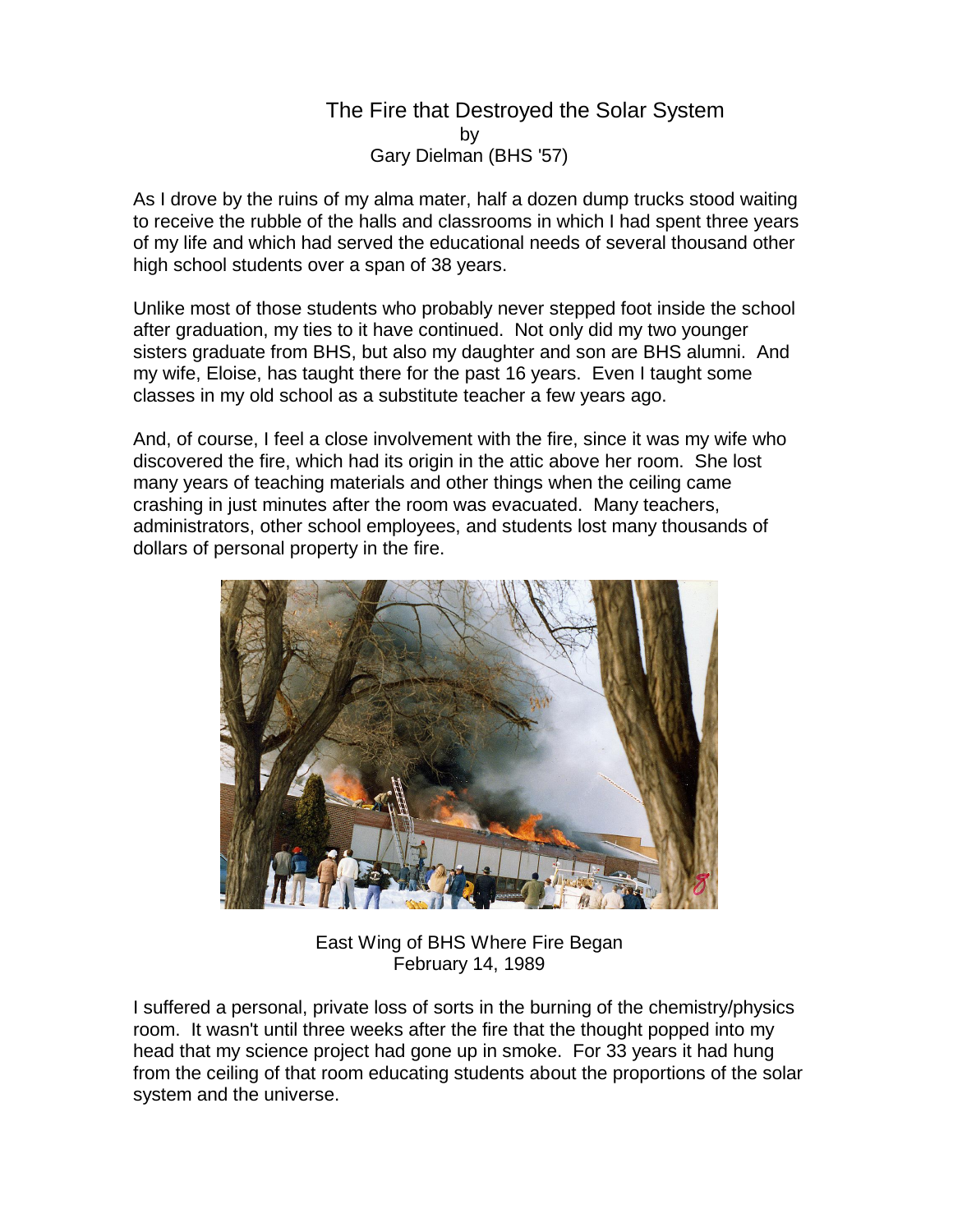In Allan McCullough's class in 1956, I constructed scale models of the nine planets. Mercury wasn't much bigger than a marble, but Jupiter, Uranus, and Saturn, made of chicken wire, papier-mâché, and plaster of Paris, approached the size of volleyballs or basketballs and were rather weighty globes.

Not only were the planets to scale but also the distances between the planets were measured out to scale. On the wall at the back of the room was a littlenoticed card telling the students how far it was to the nearest star measured by that same scale.



McCullough says whenever he asked students how far away they thought the nearest star would be, they would guess it might be a couple of classrooms away or perhaps in the middle of "E" Street in front of the High School. Occasionally a student would risk a reckless guess that it was as far away as the Post Office Building. They were always amazed that the scale of the project placed the nearest star in Huntington.

McCullough, finding the project instructive (or being too lazy to climb up and take it down), left it hanging in his room until he retired three years ago. And his successor, Laura Miller, had not gotten around to getting rid of it either.

So the planets, suspended from their single wires above the students' heads, hung there year after year. That is, most of them remained suspended. McCullough tells the story of Jupiter's fate. It seems my science project one day served the unintended purpose of a physics demonstration of the power of gravity. Jupiter, positioned as it was in front of a heat vent, rotated back and forth on its wire until by 1962 metal fatigue took its toll and the biggest of the planets, to the utter shock of teacher and students, fell from the sky and shattered